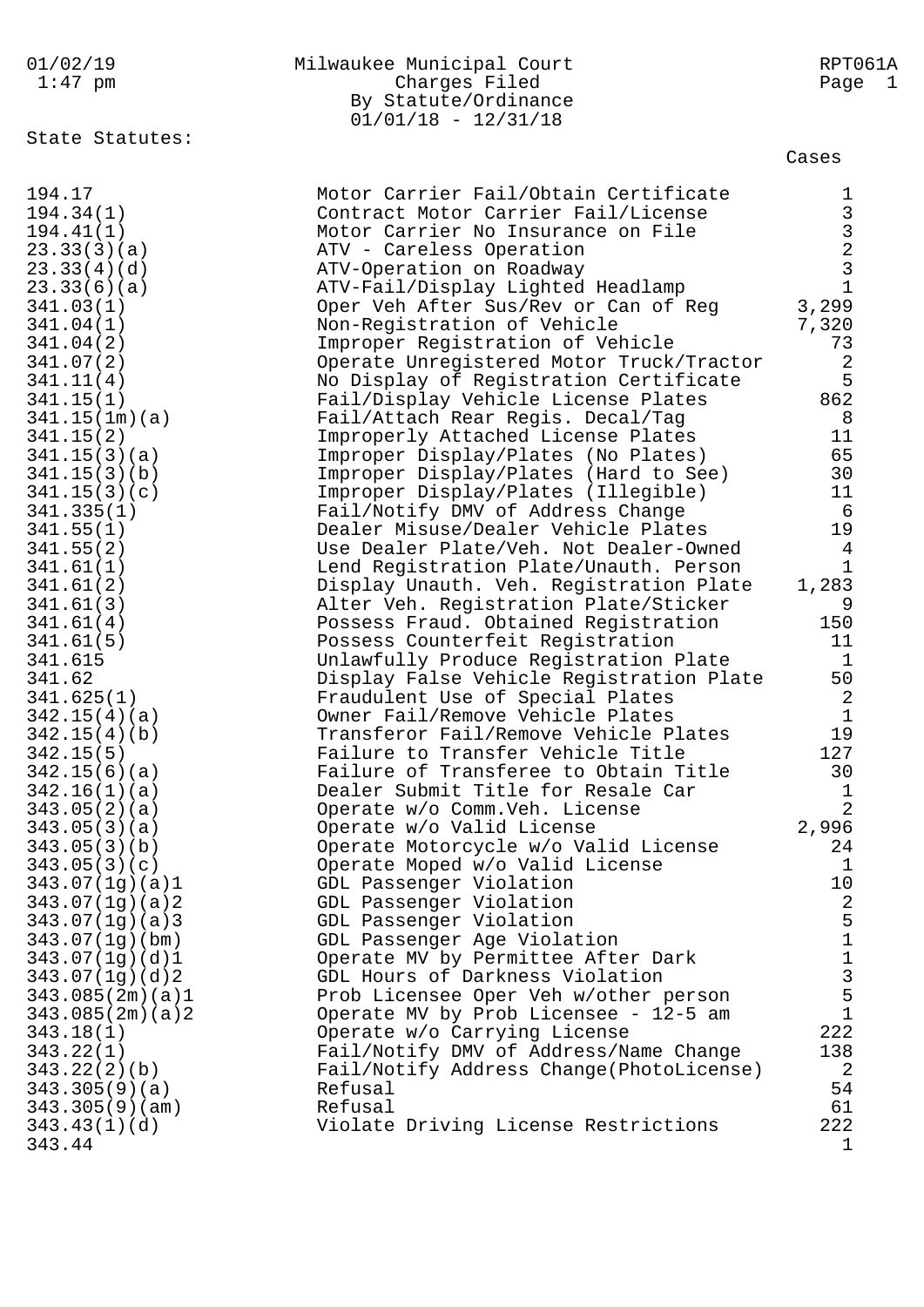| 01/02/19                    | Milwaukee Municipal Court                                                | RPT061A                                    |
|-----------------------------|--------------------------------------------------------------------------|--------------------------------------------|
| $1:47$ pm                   | Charges Filed                                                            | Page 2                                     |
|                             | By Statute/Ordinance                                                     |                                            |
|                             | $01/01/18 - 12/31/18$                                                    |                                            |
| State Statutes:             |                                                                          | Cases                                      |
|                             |                                                                          |                                            |
| 343.44(1)(a)                | Operating After Suspension                                               | 12,745                                     |
| 343.44(1)(b)                | Operating After Revocation                                               | 470                                        |
| 343.44(1)(c)                | Driving While Out-Of-Service                                             | 1                                          |
| 343.45(1)                   | Permit Unauthorized Minor to Drive                                       | 7                                          |
| 343.45(2)                   | Permit Unauthorized Person to Drive                                      | 48                                         |
| 343.52(1m)                  | Fraudulent Use of Special ID Card                                        | $\overline{2}$                             |
| 344.62(1)                   | Operate Motor Vehicle without Insurance                                  | 9,447                                      |
| 344.62(2)                   | Operate Motor Vehicle w/o Proof of Ins                                   | 1,334                                      |
| 344.64(2)                   | Knowingly Forge/Alter Proof of Insurance                                 | 1                                          |
| 345.17(1)(c)                | False Statement to DMV-ID Card                                           | $\mathbf{1}$                               |
| 346.04(1)                   | Fail/Obey Traffic Officer Signal/Order                                   | 67                                         |
| 346.04(2)                   | Failure To Obey Traffic Officer/Signal                                   | 867                                        |
| 346.04(2t)                  | Resisting / Failing to Stop / Fleeing                                    | $\mathbf{1}$                               |
| 346.04(3)                   | Vehicle Operator Flee/Elude Officer                                      | 4                                          |
| 346.05(1)                   | Operating Left of Center Line                                            | 63                                         |
| 346.06                      | Meeting of Vehicle-Wrong Side<br>Unsafe Cutting in When Passing          | 46                                         |
| 346.07(2)                   | Failure to Yield to Passing Vehicle                                      |                                            |
| 346.07(3)<br>346.072(1m)(a) | Fail/Move Vehicle - Pass Stop Emerg Veh                                  |                                            |
| 346.072(1m)(b)              | Fail/Slow Vehicle - Pass Stop Emerg Veh                                  | 5<br>3<br>4<br>3<br>6                      |
| 346.075(1)                  | Overtaking & Passing Bicycles                                            |                                            |
| 346.075(2)                  | Improper Passing of Stopped Bus                                          | 23                                         |
| 346.08                      | Unsafe Passing on Right                                                  | 192                                        |
| 346.09(1)                   | Passing into Oncoming Traffic                                            | 30                                         |
| 346.09(2)                   | Passing on Hill or Curve                                                 | 1                                          |
| 346.09(3)                   | Passing in No-Passing Zone                                               | 6                                          |
| 346.10(2)                   | Passing at Intersection                                                  | 110                                        |
| 346.12                      | Driving Through Safety Zone                                              | 2                                          |
| 346.13(1)                   | Unsafe Lane Deviation                                                    | 164                                        |
| 346.13(3)                   | Deviation From Designated Lane                                           | 17                                         |
| 346.14(1)                   | Automobile Following Too Closely                                         | 176                                        |
| 346.14(2)(a)                | Truck Following Too Closely                                              | 1                                          |
| 346.15                      | Driving Wrong Way on Divided Highway                                     | 53                                         |
| 346.175(1)(a)               | Owners Liability-Flee/Elude Officer                                      | 140                                        |
| 346.18(1)                   | Fail/Yield at Uncontrolled Intersection                                  | 20                                         |
| 346.18(2)                   | Fail/Yield while Making Left Turn<br>Fail/Yield Right/Way from Stop Sign | 319<br>268                                 |
| 346.18(3)<br>346.18(3m)     | Fail/Yield/Uncontrolled T Intersection                                   | 1                                          |
| 346.18(4)                   | Fail/Yield when Emerging from Alley                                      | 24                                         |
| 346.18(5)                   | Fail/Yield Rt/Way from Parked Position                                   | 42                                         |
| 346.18(6)                   | Fail/Yield for Yield Sign                                                | 11                                         |
| 346.18(7)(a)                | Fail/Yield when Entering Alley                                           | $\mathbf{3}$                               |
| 346.19(1)                   | Fail/Yield to Stop for Emergency Vehicle                                 | 61                                         |
| 346.195(1)                  | Owner Liability-Fail/Yield to ER Vehicle                                 |                                            |
| 346.20(1)                   | Fail/Yield to Funeral Procession                                         | $\begin{array}{c} 9 \\ 3 \\ 2 \end{array}$ |
| 346.20(2)                   | Drive b/t Funeral Procession Vehicles                                    |                                            |
| 346.23(1)                   | Fail/Yield at Controlled Intersection                                    | 67                                         |
| 346.23(2)                   | FYR at Divided Highway                                                   | $\overline{2}$                             |
| 346.24(1)                   | FYR to Pedestrian/uncontroll. Intersect                                  | 53                                         |
| 346.24(2)                   | Sudden Pedes/Bike Movement into Traffic                                  | 25                                         |
| 346.24(3)                   | Passing Vehicle Stopped for Pedestrian                                   | 6                                          |
| 346.25                      | Pedestrian/Bike FYR when CrossingRoadway                                 | $\overline{2}$                             |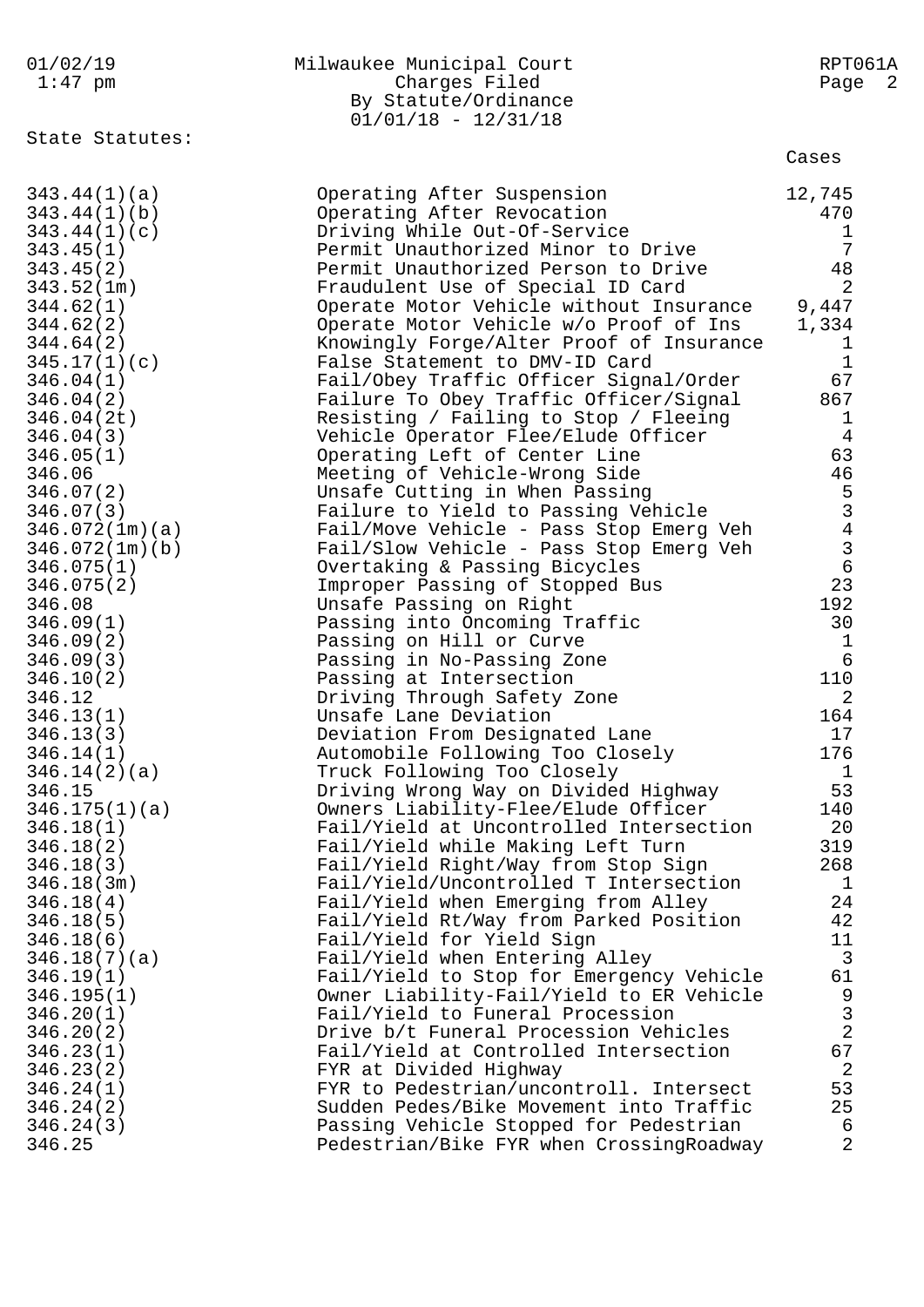| 01/02/19                   | Milwaukee Municipal Court                                                 | RPT061A                            |
|----------------------------|---------------------------------------------------------------------------|------------------------------------|
| $1:47$ pm                  | Charges Filed                                                             | Page<br>$\overline{\phantom{a}}$ 3 |
|                            | By Statute/Ordinance                                                      |                                    |
|                            | $01/01/18 - 12/31/18$                                                     |                                    |
| State Statutes:            |                                                                           |                                    |
|                            |                                                                           | Cases                              |
|                            |                                                                           |                                    |
| 346.28(2)                  | FYR to Pedestrian on Sidewalk                                             | $\overline{2}$                     |
| 346.29(2)                  | Standing on Roadway                                                       | 34                                 |
| 346.31(1)                  | Fail to Follow Indicated Turn                                             | 83                                 |
| 346.31(2)                  | Improper Right Turn                                                       | 44                                 |
| 346.31(3)                  | Improper Left Turn                                                        | 15                                 |
| 346.31(3)(a)               | Improper Left Turn/Approach                                               | $\overline{1}$                     |
| 346.31(3)(b)               | Improper Left Turn/Intersection                                           | 74                                 |
| 346.31(3)(c)               | Improper Left Turn/Completion                                             | $\mathbf{1}$                       |
| 346.32                     | Improper Turn into Driveway/Private Road                                  | 48                                 |
| 346.33(1)(a)               | Unlawful U/Y Turn-Control. Intersection                                   | 9                                  |
| 346.33(1)(b)               | Unlawful U/Y Turn - Midblock                                              | $\frac{5}{8}$                      |
| 346.33(1)(c)               | Unlawful U/Y Turn-Highway MidBlock                                        |                                    |
| 346.33(1)(d)               | Unlawful U/Y Turn-Erected Signs                                           | $\frac{9}{3}$                      |
| 346.33(1)(f)               | Improper U-Turn - Unsafe or Interfere                                     |                                    |
| 346.34(1)                  | Fail/Signal Turn/Unsafe Turn                                              | 31                                 |
| 346.34(1)(a)1              | Unsafe Turn-At Intersection                                               | 10                                 |
| 346.34(1)(a)3              | Unsafe Turn-w/o Reasonable Safety                                         | 32                                 |
| 346.34(1)(b)               | Fail to Signal Turn                                                       | 59                                 |
| 346.34(2)                  | Fail/Signal Stop/Slowing                                                  | $\mathbf 1$                        |
| 346.35                     | Improper Signal for Stop/Turn                                             | $1\,$                              |
| 346.37                     | Violate Traffic-Control Signal                                            | $\overline{7}$                     |
| 346.37(1)(a)1              | Violate Green Traffic-Control Signal                                      | $\mathbf{1}$                       |
| 346.37(1)(b)               | Violate Yellow Traffic Signal                                             | 71                                 |
| 346.37(1)(c)1              | Violate Red Traffic Light                                                 | 2,459                              |
| 346.37(1)(c)2              | Pedes/Bike Violate Red Traffic Light                                      | 2                                  |
| 346.37(1)(c)3              | Illegal Right Turn on Red                                                 | 134                                |
| 346.37(1)(d)1              | Violate Green Traffic Arrow                                               | 4                                  |
| 346.38(1)                  | Pedestrian Signal Violation                                               | $\overline{7}$                     |
| 346.38(2)                  | Bike/Pedes Violate Pedestrian Signal                                      | $\mathbf{3}$                       |
| 346.39(1)                  | Fail/Stop for Flashing Red Signal                                         | 109                                |
| 346.44(1)(b)               | Fail to Stop/RR Crossing Signal                                           | T                                  |
| 346.455                    | Fail/Stop for Fire Truck at Fire Station                                  | 3                                  |
| 346.457(1)                 | Owner's Liability-Pass Fire Truck                                         | $\overline{2}$                     |
| 346.46(1)                  | Fail/Stop at Stop Sign                                                    | 1,453                              |
| 346.46(2)(a)               | Improper Stop/Stop Sign-Clear Line                                        | 3                                  |
| 346.46(2)(b)               | Improper Stop/Stop Sign-No Clear Line                                     | 2<br>$\mathbf 1$                   |
| 346.46(2)(c)               | Improper Stop/Sign-No Crosswalk, Line                                     | $\mathbf 1$                        |
| 346.465(1)<br>346.47(1)    | Veh.Owner Liable/Fail/Obey School Guard                                   | $\overline{a}$                     |
|                            | Fail/Yield/Stop/Emerging from Alley                                       | $\mathbf 1$                        |
| 346.47(2)                  | Fail/Stop at Intersecting Alley<br>Park-Area Reserved/Physically Disabled | $\overline{a}$                     |
| 346.505(2)(a)<br>346.51(1) | Improper Parking On/Off Roadway                                           | 5                                  |
| 346.52(1)(a)               | Stopping/Standing w/i Intersection                                        | $\overline{a}$                     |
| 346.52(1)(f)               | Stopping/Standing-Double Parking                                          | $\overline{4}$                     |
| 346.52(1)(h)               | Stopping/Standing-Prohibited by Sign                                      | $\mathbf 1$                        |
| 346.53(3)                  | Parking/Standing near Fire Hydrant                                        | $\mathbf{3}$                       |
| 346.53(4)                  | Parking/Standing in Driveway                                              | $\mathbf{1}$                       |
| 346.53(6)                  | Parking/Standing where Prohibited                                         | 10                                 |
| 346.54                     | Improper Parking/Standing of Vehicle                                      | 39                                 |
| 346.57(2)                  | Unreasonable and Imprudent Speed                                          | 452                                |
| 346.57(3)                  | Driving too Fast for Conditions                                           | 101                                |
| 346.57(4)                  | Exceeding Speed Zones                                                     | 1                                  |
|                            |                                                                           |                                    |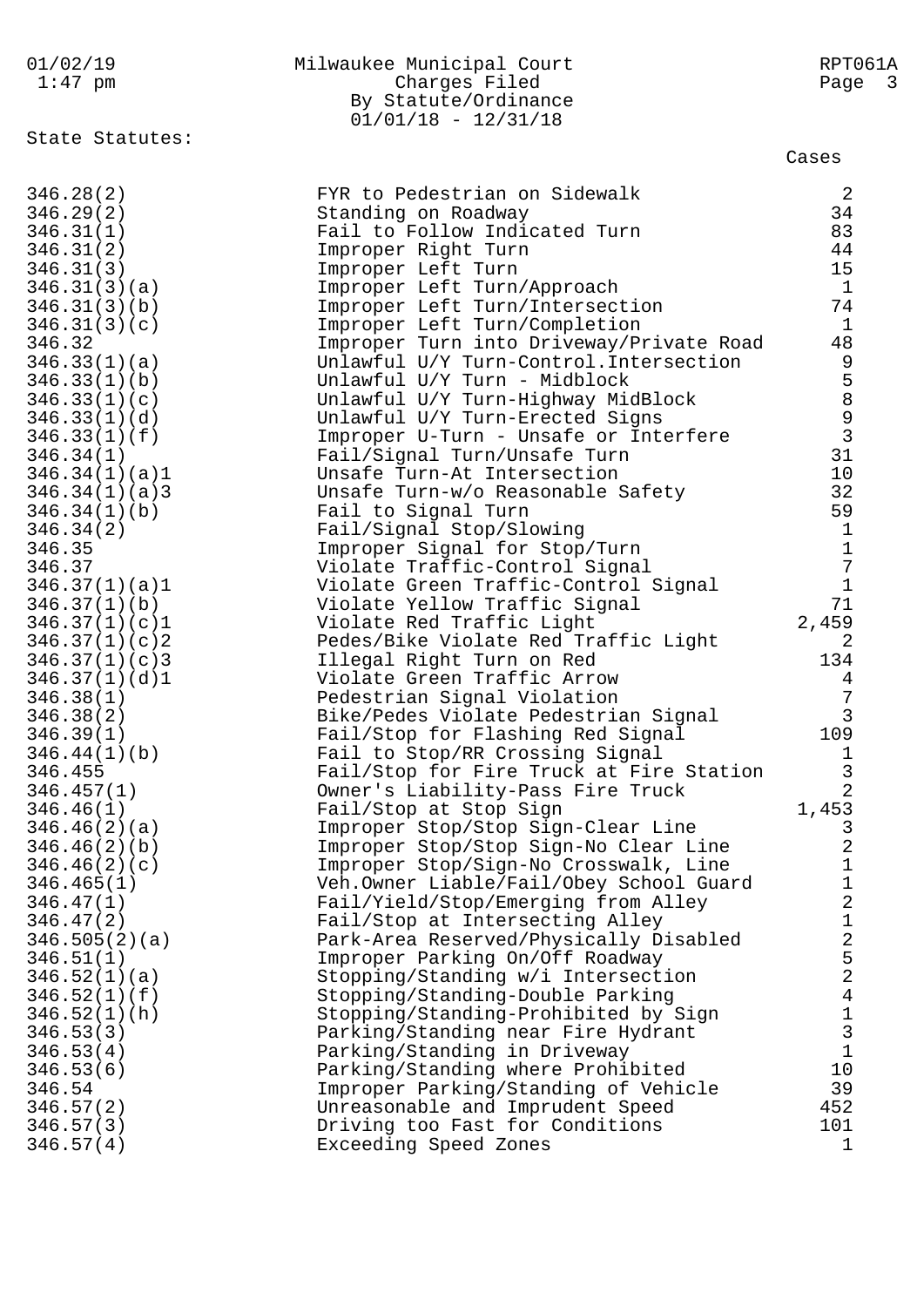| 01/02/19        | Milwaukee Municipal Court                | RPT061A        |
|-----------------|------------------------------------------|----------------|
| 1:47 pm         | Charges Filed                            | Page 4         |
|                 | By Statute/Ordinance                     |                |
|                 | $01/01/18 - 12/31/18$                    |                |
| State Statutes: |                                          |                |
|                 |                                          | Cases          |
| 346.57(4)(a)    | Speeding in School Zones                 | 4              |
| 346.57(4)(c)    | Speeding in Pedestrian Safety Zone       | $\mathbf{1}$   |
| 346.57(4)(d)    | Speeding in Alley                        | 9              |
| 346.57(4)(e)    | Speeding on City Highway                 | 317            |
| 346.57(4)(em)   | Speeding on City Service Road            | 4              |
| 346.57(4)(h)    | Speeding in 55 MPH Zone                  | $\mathbf{1}$   |
| 346.57(5)       | Exceeding Speed Zones/Posted Limits      | 10,437         |
| 346.59(1)       | Impeding Traffic by Slow Speed           | $\mathbf{1}$   |
| 346.595(5)      | Operate Motorcycle w/o Headlights On     | $\overline{2}$ |
| 346.62(2)       | Reckless Driving-Endanger Safety         | 272            |
| 346.63(1)(a)    | Operating While Intoxicated              | 507            |
| 346.63(1)(am)   | Operat. w/ Detectable Level Ctrld Substn | 46             |
| 346.63(1)(b)    | Operating While Intoxicated - BAC .1%+   | 294            |
| 346.63(2m)      | Violate Absolute Sobriety Law            | $\mathbf{1}$   |
| 346.67(1)       | Hit and Run                              | 7              |
| 346.675(1)      | Veh Owner Liability-Hit and Run          | 288            |
| 346.68          | Hit and Run-Unattended Vehicle           | 117            |
| 346.69          | Hit and Run-Property Adjacent to Highway | 40             |
| 346.70(1)       | Failure to Notify Police of Accident     | 105            |
| 346.70(1m)(b)   | Knowingly Assist Person Fleeing Accident | $\mathbf{1}$   |
| 346.70(2)       | Duty/Report Accident (Report Req'mt)     | 24             |
| 346.70(5)       | Falsifying Accident Report               | $\overline{3}$ |
| 346.79(4)       | Bike Rules-Attach Bike/Another Veh.      | $\mathbf 1$    |
| 346.803(2)      | Bike Rules-Fail/Ride/Right Side/Bike Way | $\mathbf 1$    |
| 346.804         | Bike Rules-Fail/Yield, Etc. on Sidewalk  | $\overline{2}$ |
| 346.87          | Unsafe Backing of Vehicle                | 43             |
| 346.88(3)(b)    | Obstructed Driver's Vision-Front View    | 9              |
| 346.88(3)(c)    | Obstructed Driver's Vision-Rear View     | 17             |
| 346.88(4)       | MV Windows Not Reasonably Clean          | 2              |
| 346.89(1)       | Inattentive Driving                      | 334            |
| 346.89(5)       | Operate with Electronic Device in View   | $\overline{1}$ |
| 346.90          | Following/Parking Near Emergency Vehicle | $\overline{2}$ |
| 346.92(1)       | Driving with Person Riding Illegally     | 6              |
| 346.92(2)       | Riding Illegally on Vehicle              | 7              |
| 346.922(1)      | Transport Child in Truck's Cargo Area    | $\mathbf 1$    |
| 346.93(1)       | Minor Transporting Intoxicants in MV     | $\overline{4}$ |
| 346.935(1)      | Drink Open Intoxicants in MV             | 7              |
| 346.935(2)      | Possess Open Intoxicants in MV           | 43             |
| 346.935(3)      | Keep Open Intoxicants in MV              | 63             |
| 346.94(1)       | Driving on Sidewalk                      | 9              |
| 346.94(11)      | Towing Occupied Sled/Bicycle on Hwy      | $\mathbf{1}$   |
| 346.94(12)      | Driving on Bicycle Lane or Way           | 256            |
| 346.94(13)      | Abandoned Motor Vehicle                  | 1              |
| 346.94(2)       | Racing on Highway                        | 14             |
| 346.94(20)(a)   | Opening Car Door on Highway-Adult        | $\mathbf{1}$   |
| 346.94(5)       | Placing Injurious Substance on Highway   | $\sqrt{2}$     |
| 346.94(7)       | Spilling Waste Load on/along Highway     | $\overline{4}$ |
| 346.94(9)       | Alighting From/Boarding Moving Vehicle   | $\overline{a}$ |
| 347.06(1)       | Operation w/o Required Lamps Lighted     | 220            |
| 347.06(3)       | Unclean/Defective Lights or Reflectors   | 50             |
| 347.07(2)(a)    | Operate Vehicle w/ NonWhite Headlights   | 9              |
| 347.07(2)(b)    | Operate Vehicle w/ NonRed Taillights     | 31             |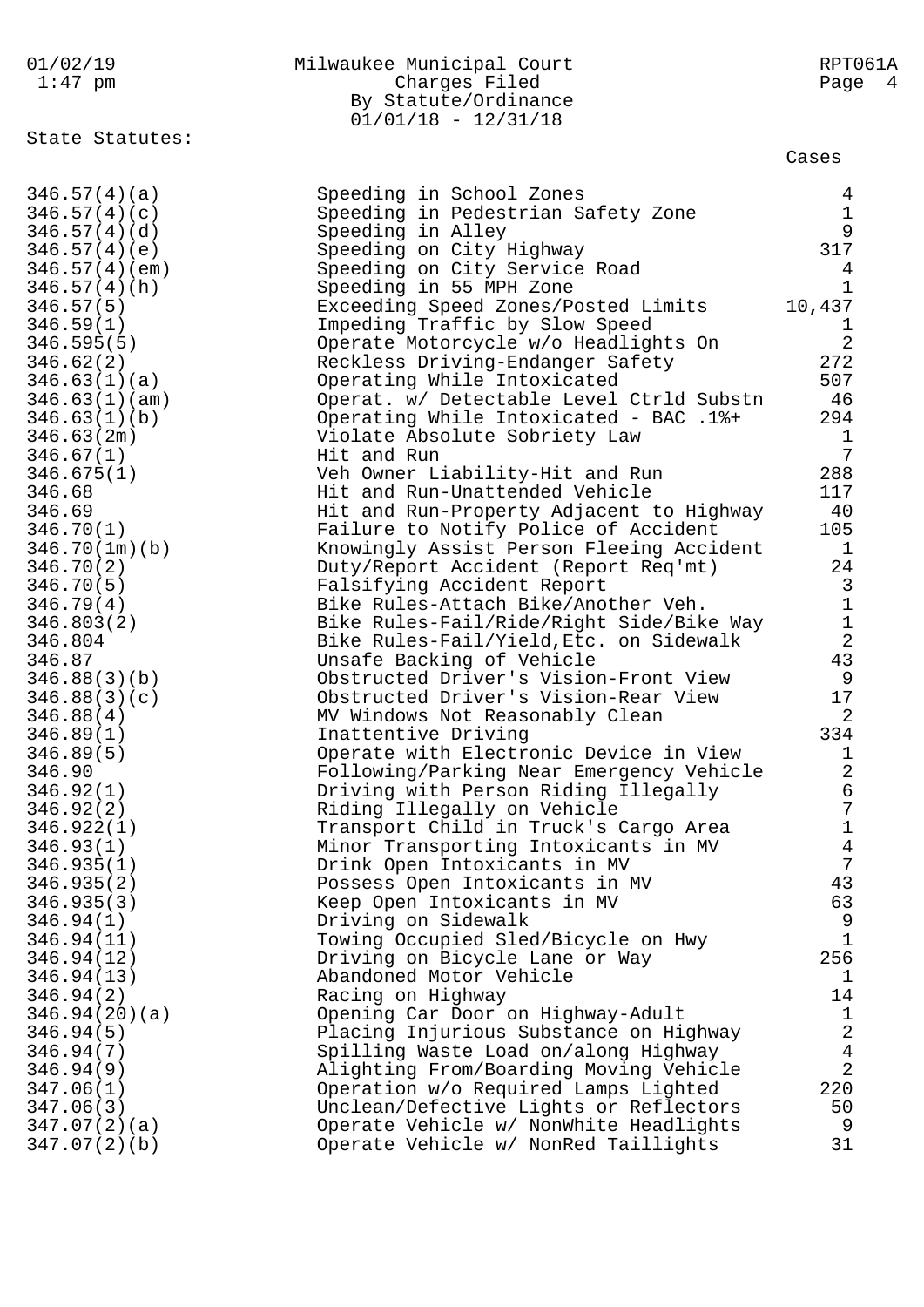|  |  | 01/02/19                  |
|--|--|---------------------------|
|  |  | $1 \cdot 17 \cdot \ldots$ |

| 01/02/19                                  | Milwaukee Municipal Court | RPT061A |
|-------------------------------------------|---------------------------|---------|
| $1:47$ pm                                 | Charges Filed             | Page 5  |
|                                           | By Statute/Ordinance      |         |
|                                           | $01/01/18 - 12/31/18$     |         |
| $\sim$ $\sim$ $\sim$ $\sim$ $\sim$ $\sim$ |                           |         |

State Statutes:

Cases

| 347.09(1)(a)   | Operate Motor Vehicle w/o 2 Headlights    | 981            |
|----------------|-------------------------------------------|----------------|
| 347.10(2)      | Other Headlamp Equipment Violations       | 13             |
| 347.10(2)(a)   | Fail/Comply w/ MultiBeams(Upper Lights)   | $\mathbf{1}$   |
| 347.115        | Use/Modulated Headlamps during Darkness   | $\mathbf{1}$   |
| 347.12(1)      | Failure to Dim Headlights                 | 26             |
| 347.12(1)(a)   | Approaching Operator Fail/Dim MultiBeams  | 49             |
| 347.12(1)(b)   | Following Operator Fail/Dim MultiBeams    | 7              |
| 347.13(1)      | No Tail Lamp/Defective Tail Lamp-Night    | 405            |
| 347.13(3)      | Operate Vehicle w/o Registration Lamps    | 142            |
| 347.13(4)      | Improperly Wire Tail Lights w/Headlights  | $\mathbf{1}$   |
| 347.14(1)      | Operate Vehicle w/o Stopping Lights       | 812            |
| 347.15(2)      | Improperly Locate Veh.Directional Lights  | 6              |
| 347.15(3)      | Directional Signal to be Visible/Driver   | $\mathbf 1$    |
| 347.22(2)      | Operate Farm Tractor w/o Red Tail Lights  | $\mathbf{1}$   |
| 347.245(4)     | Unlawful Display of SMV Emblem            | $\mathbf{1}$   |
| 347.25(4)      | Equip NonPolice Veh. w/ Blue Lights       | $10 \,$        |
| 347.26(1)      | Vehicle Optional Light Restrictions       | 2              |
| 347.26(6)(a)   | Service Vehicle Warning Lamp Reqm'ts      | $\mathbf{1}$   |
| 347.26(6)(b)   | Tow Truck Warning Lamp Reqm'ts            | $\sqrt{2}$     |
| 347.35(1)      | Operate Motor Vehicle w/o Capable Brakes  | 18             |
| 347.35(3)(b)   | Semitrailer Brakes Fail/Comply Standards  | $\mathbf{1}$   |
| 347.36(1)      | Vehicle Brakes Fail/Meet Capability       | $\mathbf{1}$   |
| 347.36(3)      | Fail/Maintain Veh.Brakes/Working Order    | $\overline{4}$ |
| 347.38(1)      | Defective Horn or Unnecessary Use         | $\sqrt{2}$     |
| 347.39(1)      | Operate Motor Veh. w/o Adequate Muffler   | 37             |
| 347.39(2)      | Equip Motor Vehicle with Illegal Muffler  | 9              |
| 347.40(1)      | Operate Vehicle w/o Rearview Mirror       | $\mathsf{3}$   |
| 347.41         | Defective Speedometer                     | $\sqrt{2}$     |
| 347.42         | Operate Motor Veh. w/o Windshield Wipers  | $\mathbf 1$    |
| 347.47(2)      | Towing with Improper Hitches/Couplings    | $\sqrt{2}$     |
| 347.47(3)      | Towing with Improper Safety Chains        | $\mathbf 1$    |
| 347.47(4)      | Couplings/Cables Fail/Meet Standards      | $\mathbf{1}$   |
| 347.48(2m)(b)  | Vehicle Operator Fail/Wear Seat Belt      | 1,519          |
| 347.48(2m)(c)  | Operator Fail/Have Passenger/SeatBelted   | 232            |
| 347.48(2m)(d)  | Ride in Vehicle w/o Wearing Seat Belt     | 171            |
| 347.48(4)(a)1  | Safety Belt Violations-Child under 4 Yrs  | $\mathbf 1$    |
| 347.48(4)(a)2  | Transport Child >4<8 w/o Restraints       | $\mathsf{3}$   |
| 347.48(4)(am)  | Safety Belt Violations-Child              | 680            |
| 347.485(1)(a)  | Minor Operate Motorcycle w/o Headgear     | $\mathbf{1}$   |
| 347.485(2)     | Operate Cycle without Eye Protection      | $\mathbf 1$    |
| 347.489(1)     | Operate Bike/Cycle w/o Lights/Reflectors  | 8              |
| 347.489(2)     | Operate Bike/Cycle w/o Functioning Brake  | $\mathbf 1$    |
| 348.05(1)      | Operate Vehicle (Excess Width) w/o Permit | $\mathbf 1$    |
| 348.09(1)      | Operating with Load Projecting on Sides   | $\mathbf 1$    |
| 348.10(5)(c)   | Fail/Position Trailer Loads Properly      | $\mathbf{1}$   |
| 348.17(1)      | Violation of Special Weight Limits        | 19             |
| 800.12         | Contempt                                  | $\mathbf{1}$   |
| TR101.02(2)(j) | Unnecessary Acceleration                  | 5              |
| TR301.05(7)    |                                           | $\mathbf 1$    |
| TR301.62(10)   | No Interlock or Inoperative               | $\sqrt{2}$     |
| TR305.08(3)    | Backup Lamp On When Not In Reverse        | $\overline{2}$ |
| TR305.09(6)    | Cracked/Broken Lenses/Reflectors          | $\overline{4}$ |
|                |                                           |                |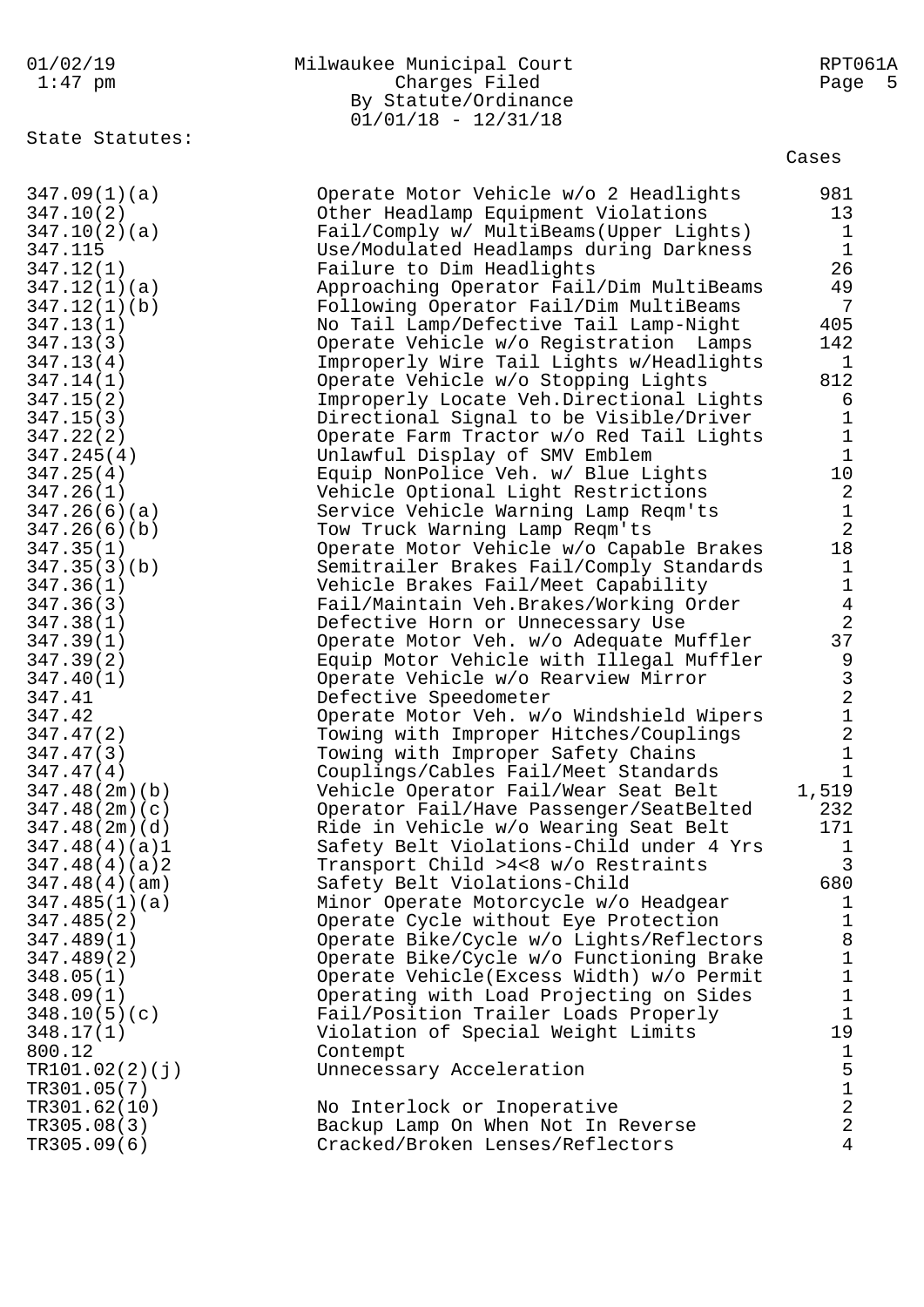| 01/02/19<br>$1:47$ pm         | Milwaukee Municipal Court<br>Charges Filed<br>By Statute/Ordinance<br>$01/01/18 - 12/31/18$ | RPT061A<br>Page 6                                 |
|-------------------------------|---------------------------------------------------------------------------------------------|---------------------------------------------------|
| State Statutes:               |                                                                                             | Cases                                             |
| TR305.11(1)(a)                | Fail/Equip with Proper Headlamps                                                            | $\mathbf 1$                                       |
| TR305.11(2)(a)                | Fail/Properly Maintain Headlamps                                                            | $\sqrt{2}$                                        |
| TR305.11(3)(b)                | Fail/Maintain Headlamps                                                                     | $\sqrt{2}$                                        |
| TR305.11(3)(c)                | Tinted Headlamps                                                                            | $\begin{array}{c}\n1 \\ 3 \\ 2 \\ 3\n\end{array}$ |
| TR305.13(1)<br>TR305.15(2)    | Fail/Maintain License Plate Lamp Wiring<br>Fail/Properly Maintain Stop Lamps                |                                                   |
| TR305.15(4)                   | Cover/Obstruct Stop Lamp Lenses                                                             |                                                   |
| TR305.15(5)                   | Fail/Maintain High-Mounted Stop Lamp                                                        | 184                                               |
| TR305.16(4)                   | Covered/Obscured Tail Lamps/Reflectors                                                      | 6                                                 |
| TR305.17(1)                   | Fail/Properly Maintain Brakes                                                               | $\sqrt{2}$                                        |
| TR305.18(1)(a)                | Fail/Equip Required Bumper                                                                  | $\,8\,$                                           |
| TR305.18(1)(c)                | Bumper/Rear End Protect Not on Light Trk                                                    | $\mathbf 1$                                       |
| TR305.18(2)(a)                | Fail/Properly Mount Vehicle Bumpers                                                         | $\mathbf 1$                                       |
| TR305.18(2)(c)                | Damaged/Distorted Vehicle Bumpers                                                           | 21                                                |
| TR305.19(1)                   | Fail/Maintain Door/Hood Trunk Lid                                                           | 12                                                |
| TR305.19(3)                   | Trunk Lid Open Position No Oversize Load                                                    | $\mathbf{1}$                                      |
| TR305.20(1)                   | Fail/Properly Maintain Exhaust System                                                       | $\sqrt{2}$                                        |
| TR305.22(1)                   | Fail/Equip Vehicle Fenders                                                                  | $\mathbf 1$<br>$\mathbf{1}$                       |
| TR305.24(3)<br>TR305.26(1)    | Fail/Improper Fuel Tank Cap<br>Fail/Equip Required Mirrors                                  | 17                                                |
| TR305.26(2)                   | Mirror Not Functioning Properly                                                             | $\mathbf{1}$                                      |
| TR305.26(3)                   | Cracked/Damaged/Poor Reflect on Mirror                                                      | 49                                                |
| TR305.26(4)                   | Inadequate Mirror(s)                                                                        | 6                                                 |
| TR305.29(5)(b)                | Fail/Maintain Steering Wheel                                                                | $\frac{1}{2}$                                     |
| TR305.30(1)                   | Fail/Properly Maintain Tires and Rims                                                       |                                                   |
| TR305.30(2)                   | Vehicle Tires w/Less Than 2/3 Inch Tread                                                    | 14                                                |
| TR305.30(6)                   | Vehicle Tire/Cuts or Snags in Excess                                                        | $\mathbf{1}$                                      |
| TR305.30(9)                   | Vehicle Rim-Loose/Missing Nut/Lug Bolt                                                      | $\epsilon$                                        |
| TR305.32(1)                   | Window Not Approved Safety Glass/Damaged                                                    | 5                                                 |
| TR305.32(2)<br>TR305.32(4)(a) | Front Driver's Side Window not Operate<br>Vent / Side Window / Unauthorized Sign            | 96<br>3                                           |
| TR305.32(4)(b)2               | Illegal Window Tint                                                                         | 226                                               |
| TR305.32(5)(a)                | Rear Window Unauthorized Sign                                                               | 1                                                 |
| TR305.32(5)(b)                | Rear Window Excessive Tinting                                                               | 72                                                |
| TR305.32(6)                   | Rear Side Window Excessive Tinting                                                          | 105                                               |
| TR305.33(2)                   | Defroster/Defogger Not Function Properly                                                    | $\mathbf{1}$                                      |
| TR305.34(1)                   | Illegal Safety Glass Windshield                                                             | $\overline{a}$                                    |
| TR305.34(3)                   | Cracked/Damaged Vehicle Windshield                                                          | 87                                                |
| TR305.34(5)                   | Cloudiness on Windshield                                                                    | 1                                                 |
| TR305.34(6)                   | Illegal Materials on Windshield                                                             | 133                                               |
| TR305.35(1)                   | Fail/Equip Required Wipers                                                                  | 2                                                 |
| TR305.35(4)                   | Fail/Maintain Windshield Washer/Fluid                                                       |                                                   |
| TR325.02(4)<br>TR325.02(5)    | Vehicle Equipment Violations<br>Interstate Hours of Service, Etc.                           | $\begin{array}{c}\n3 \\ 3 \\ 2 \\ 3\n\end{array}$ |
| TR325.02(6)                   | Vehicle Equipment Violations-Group 2                                                        |                                                   |
| TR325.05                      | Enforce of Motor Carrier Safety Regs                                                        | $1\,$                                             |
| TR327.03(1)                   | Fed Reg/Safety - General                                                                    | 50                                                |
| TR327.03(2)                   | Age, Waiver of Physical Disqualification                                                    | 6                                                 |
| TR327.03(3)                   | Fed Reg/Safety - General                                                                    | $\overline{a}$                                    |
| TR327.03(4)                   | Violation of Out of Service Notice                                                          | 40                                                |
| TR327.03(5)                   | Interstate/Intrastate Driving Rqmts                                                         | 85                                                |
| TR327.05                      | Intrastate Record of Duty Status                                                            | $\overline{2}$                                    |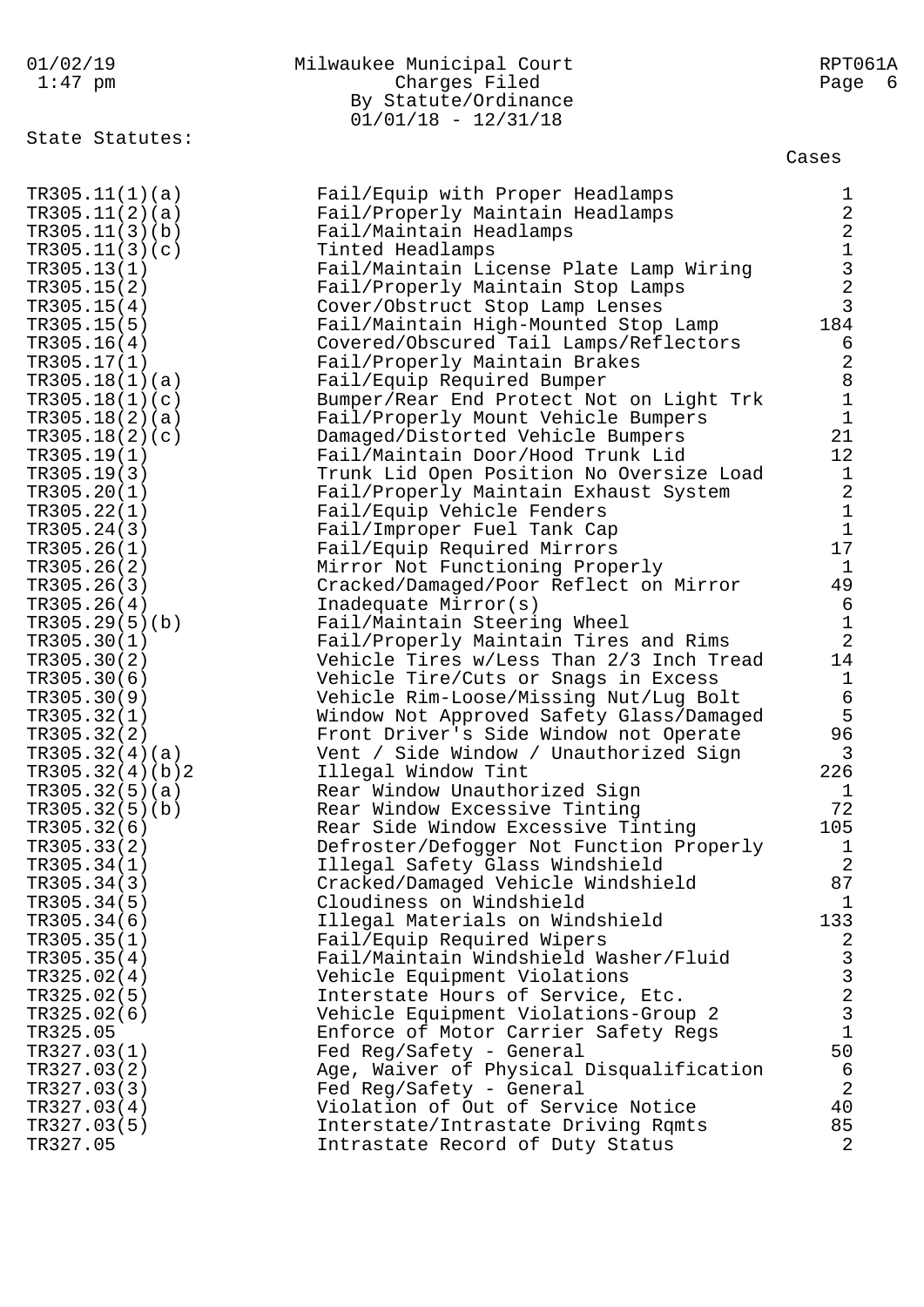| 01/02/19<br>$1:47$ pm         | Milwaukee Municipal Court<br>Charges Filed<br>By Statute/Ordinance<br>$01/01/18 - 12/31/18$ | RPT061A<br>Page 7 |
|-------------------------------|---------------------------------------------------------------------------------------------|-------------------|
| State Statutes:               |                                                                                             | Cases             |
| TR327.05(3)(a)<br>TR330.10(8) | Interstate Record of Duty Status<br>Motor Bus - Emergency Exits                             |                   |
| Sub Total:                    |                                                                                             | 69,585            |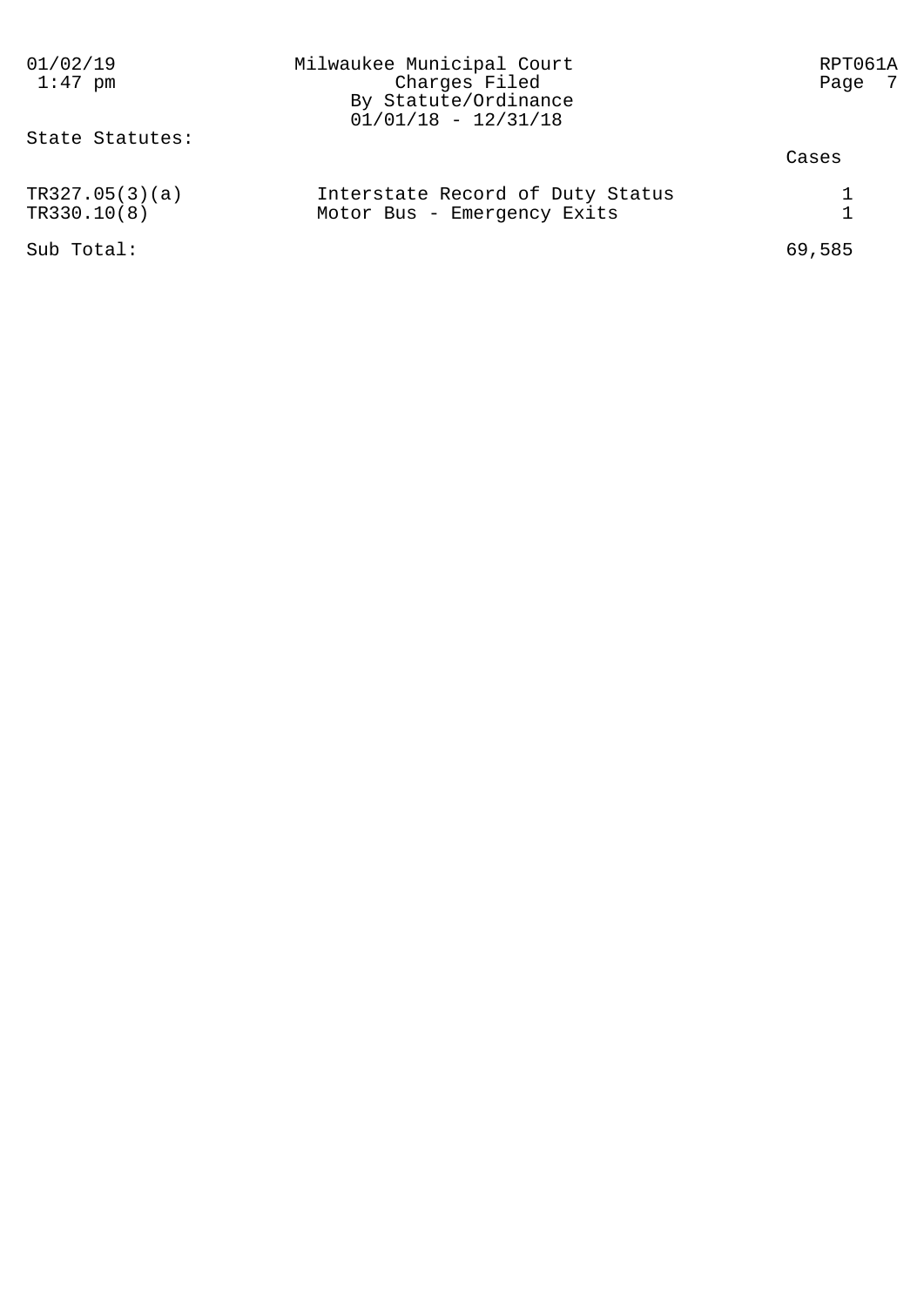| 01/02/19<br>$1:47$ pm                                                                                                                                                                                                                                                                                                                                                                                                                                                                                                                                     | Milwaukee Municipal Court<br>Charges Filed<br>By Statute/Ordinance<br>$01/01/18 - 12/31/18$                                                                                                                                                                                                                                                                                                                                                                                                                                                                                                                                                                                                                                                                                                                                                                                                                                                                                                                            | RPT061A<br>Page 8                                                                                                                                                                                                                                                                                                                     |
|-----------------------------------------------------------------------------------------------------------------------------------------------------------------------------------------------------------------------------------------------------------------------------------------------------------------------------------------------------------------------------------------------------------------------------------------------------------------------------------------------------------------------------------------------------------|------------------------------------------------------------------------------------------------------------------------------------------------------------------------------------------------------------------------------------------------------------------------------------------------------------------------------------------------------------------------------------------------------------------------------------------------------------------------------------------------------------------------------------------------------------------------------------------------------------------------------------------------------------------------------------------------------------------------------------------------------------------------------------------------------------------------------------------------------------------------------------------------------------------------------------------------------------------------------------------------------------------------|---------------------------------------------------------------------------------------------------------------------------------------------------------------------------------------------------------------------------------------------------------------------------------------------------------------------------------------|
| Ordinances:                                                                                                                                                                                                                                                                                                                                                                                                                                                                                                                                               |                                                                                                                                                                                                                                                                                                                                                                                                                                                                                                                                                                                                                                                                                                                                                                                                                                                                                                                                                                                                                        | Cases                                                                                                                                                                                                                                                                                                                                 |
| $100 - 50 - 1 - b$<br>$100 - 59 - 13$<br>$100 - 59 - 3 - a$<br>$101 - 20 - 1$<br>$101 - 34 - 1$<br>$101 - 5.5 - 1 - a$<br>$101 - 9.5 - 2$<br>$102 - 7 - 1$                                                                                                                                                                                                                                                                                                                                                                                                | PP Vehicle - Operate without Permit<br>PP Vehicle - Daily Trip Records Req'd<br>PP Veh Pass - Fail to Pay Fare<br>Unnecessary Vehicle Noises Prohibited<br>Contested Parking Citation(s)<br>Excessive Size/Weight/Load Permit Req'd<br>Loitering on Street Median<br>Bicycle - Riding on Public Ways                                                                                                                                                                                                                                                                                                                                                                                                                                                                                                                                                                                                                                                                                                                   | 1<br>$\mathbf 1$<br>18<br>5<br>2,555<br>$\mathbf 1$<br>52<br>$\overline{4}$                                                                                                                                                                                                                                                           |
| $102 - 7 - 7$<br>$102 - 9 - 2$<br>$104 - 15$<br>$104 - 7 - 1$<br>$105 - 138 - 2$<br>$105 - 2$<br>$105 - 34 - 1 - a$<br>$105 - 34 - 1 - b$<br>$105 - 35 - 1$<br>$105 - 47 - 1$<br>$105 - 48 - 1$<br>$105 - 50 - 1$<br>$105 - 57 - 3 - a$<br>$105 - 65 - 1$<br>$105 - 66 - 1$<br>$105 - 69 - 2$<br>$105 - 75 - 15 - a$<br>$105 - 77 - 1$<br>$105 - 78 - 2$<br>$105 - 79 - 1$<br>$106 - 1 - 1$<br>$106 - 1.1 - 2$<br>$106 - 1.8 - 1$<br>$106 - 11$<br>$106 - 21 - 4$<br>$106 - 23$<br>$106 - 23 - 2$<br>$106 - 23.1 - 2$<br>$106 - 23.2$<br>$106 - 23.3 - 2$ | Bicycle - Lack of Eqmt for Oper in Dark<br>Obstruct Police/Fireman During Fire<br>False Fire Alarm<br>Resisting / Obstructing Police Officer<br>Assault and Battery<br>Carrying Concealed and Dangerous Weapon<br>Carrying Concealed Firearm<br>Discharge of Firearm in City w/o Permit<br>Sale / Discharge / Use of Fireworks<br>Smoking Prohibited - Adoption State Law<br>Synthetic Marijuana Poss/Sale/Use Prohib<br>Sales on Public Right of Way Regs<br>Abandoned Motor Vehicle or Trailer<br>Repairing Motor Vehicle on Street<br>Smelling / Inhaling Harmful Substance<br>Excessive False Alarms<br>Misuse of Emergency Telephone Numbers<br>Abandoned 911 Calls - Repeated<br>Legal Occupant List for Rental Prop Req<br>Disorderly Conduct<br>Aggressive Panhandling<br>Public Drinking<br>Mashing<br>Theft of Library Material<br>Loitering of Minor (Curfew Hours)<br>Responsibility of Parents (Curfew)<br>Truancy or Habitual Truancy<br>Contributing to Delinquency of Minor<br>Contributing to Truancy | $1\,$<br>$\mathsf{3}$<br>$\mathbf 1$<br>4<br>732<br>1,238<br>16<br>$\mathbf 1$<br>$\mathbf 1$<br>$\overline{4}$<br>$1\,$<br>$\mathsf 3$<br>$\mathbf 1$<br>$\mathbf 1$<br>$\overline{2}$<br>$\sqrt{4}$<br>$\overline{2}$<br>92<br>15<br>$\mathbf{1}$<br>2,325<br>74<br>84<br>$\epsilon$<br>$\mathbf 1$<br>62<br>6<br>1,007<br>4<br>713 |
| $106 - 30 - 2 - a$<br>$106 - 30.5 - 2$<br>$106 - 31 - 1$<br>$106 - 31 - 2$<br>$106 - 31 - 4$<br>$106 - 31 - 5$<br>$106 - 31 - 6$<br>$106 - 31 - 7$<br>$106 - 31 - 8$<br>$106 - 31 - 9$<br>$106 - 34.5 - 1$<br>$106 - 35 - 2$<br>$106 - 35.6 - 2$<br>$106 - 36 - 3 - a$                                                                                                                                                                                                                                                                                    | Sale of Cigarettes to Minor/Underage<br>Minor Purchase/Possess Cigarette/Tobacco<br>Loitering or Prowling<br>Loitering in or near a Dwelling Area<br>Loitering in or near School<br>Loitering in Public Building<br>Loitering in Restaurant / Tavern<br>Loitering - Soliciting, Etc.<br>Loitering in a Parking Lot or Structure<br>Loitering on Private / Public Property<br>Prostitution - Prohibited Conduct<br>Loitering - Soliciting Prostitute<br>Loitering - Illegal Drug Activity<br>Possession of Drug Paraphernalia                                                                                                                                                                                                                                                                                                                                                                                                                                                                                           | 31<br>8<br>320<br>18<br>5<br>27<br>18<br>76<br>32<br>14<br>12<br>46<br>97<br>377                                                                                                                                                                                                                                                      |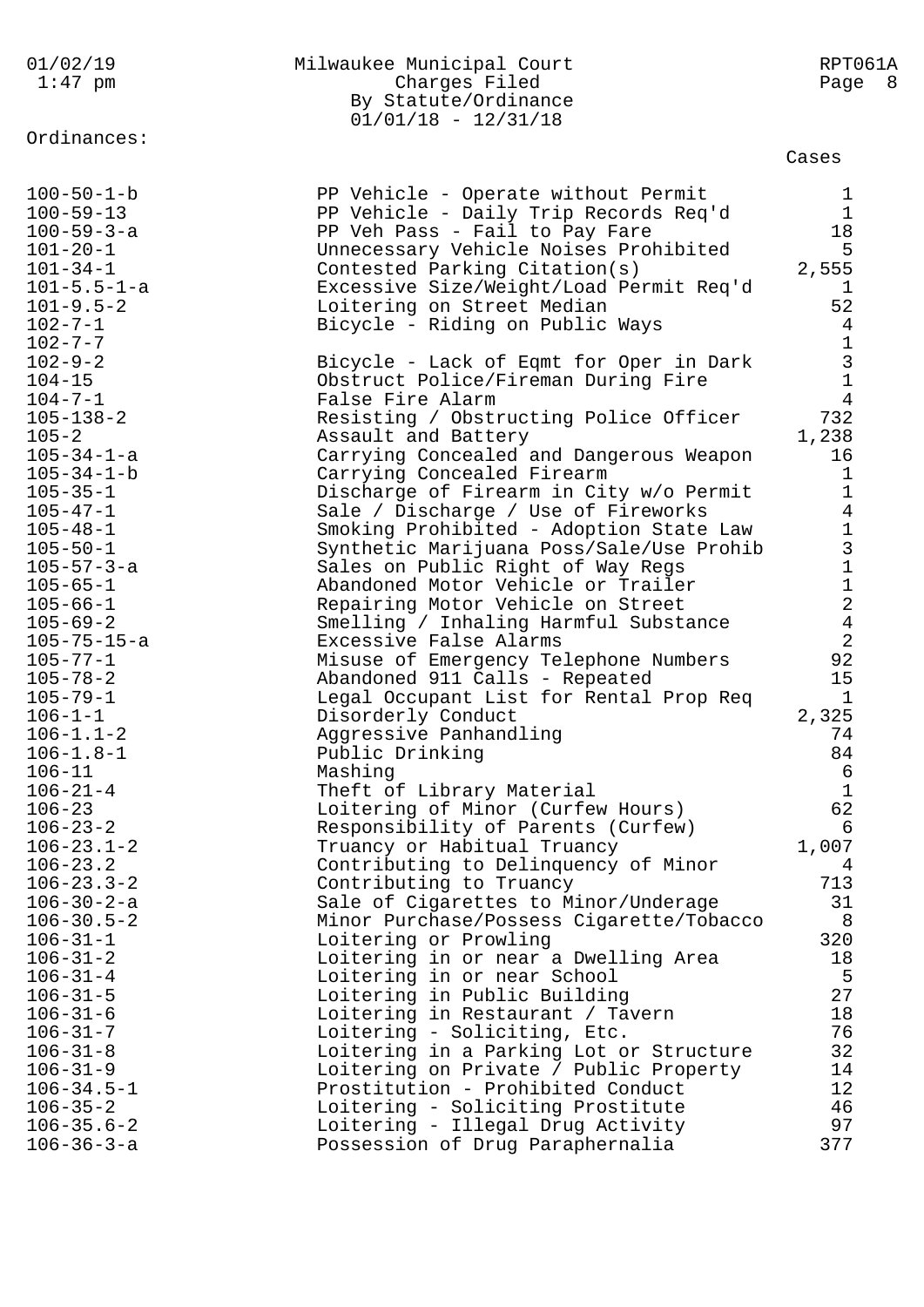| 01/02/19<br>$1:47$ pm    | Milwaukee Municipal Court<br>Charges Filed<br>By Statute/Ordinance<br>$01/01/18 - 12/31/18$ | RPT061A<br>Page 9 |
|--------------------------|---------------------------------------------------------------------------------------------|-------------------|
| Ordinances:              |                                                                                             | Cases             |
| $106 - 36 - 3 - b$       | Manufact/Sell/Deliver Drug Paraphernalia                                                    | 1                 |
| $106 - 36 - 3 - d$       | Advertisement of Drug Paraphernalia                                                         | 1                 |
| $106 - 37 - 2$           | Frequenting An Illegal Drug House                                                           | 16                |
| $106 - 38 - 2$           | Possession of Marijuana                                                                     | 715               |
| $106 - 5 - 2$            | Indecent Exposure                                                                           | 22                |
| $106 - 51 - 3$           | Designated Offender - Not Prev Domiciled                                                    | 16                |
| $106 - 8 - 1$            | Obscene Phone Call                                                                          | $\overline{3}$    |
| $106 - 8 - 2$            | Harassing Phone Call                                                                        | 13                |
| $106 - 8 - 4$            | Harassing Phone Calls - Repeated                                                            | 11                |
| $107 - 1$                | Gambling Places - Permit or Run                                                             | $\mathbf{1}$      |
| $107 - 2$                | Gambling                                                                                    | 16                |
| $108 - 17$               | Public Ent Premises - Posting License                                                       | $1\,$             |
| $108 - 23$               | Hours for Public Entertainment Regs                                                         | $\overline{2}$    |
| $108 - 5 - 1 - a$        | Public Dance Hall - License Required                                                        | 9                 |
| $110 - 10 - 1$           | Trespassing Upon Buildings / Premises                                                       | 840               |
| $110 - 12 - 1 - a$       | Landlord - Forcible Entry Prohibited                                                        | 3                 |
| $110 - 15$               | Vandalism                                                                                   | 901               |
| $110 - 15.5 - 1$         | Vandalism - Graffiti Related                                                                | 11                |
| $110 - 16 - 2$           | Theft                                                                                       | 261               |
| $110 - 18 - 1$           | Tapping of Public Utilities Prohibited                                                      | 1                 |
| $110 - 32 - 1 - a$       | Fraud on Hotel or Restaurant                                                                | 10                |
| $110 - 32 - 1 - b$       | Fraud on Hotel or Restaurant Keeper                                                         | 9                 |
| $110 - 35 - 1$           | Retail Theft                                                                                | 1,079             |
| $110 - 4 - 1$            | Damaging of Public Property                                                                 | 2                 |
| $115 - 32 - 1$           | Obstruction on Public Ways                                                                  | 3                 |
| $118 - 36 - 1$           | Boating - Unauth Use of Private Dock                                                        | $\overline{4}$    |
| $118 - 62 - 2$           | Loitering on Bridge Prohibited                                                              | $\mathbf 1$       |
| $118 - 80 - 1$           | Boating - Adoption of State Statutes                                                        | 175               |
| $118 - 80 - 1$ 30.51(1)  | Boating - Operate w/o Valid Cert of Num                                                     | 1                 |
| $118 - 80 - 1$ 30.549(2) | Boating - Fail to Apply for Reg/Title                                                       | 1                 |
| $118 - 80 - 1$ 30.61     | Boating - Oper After Sunset w/o Lights                                                      | 2                 |
| $118 - 80 - 1$ 30.62(3)  | Boating - Fail Provide Floatation Dev                                                       | 3                 |
| $118 - 80 - 1$ 30.62(8)  | Boating - Battery                                                                           | $\mathbf 1$       |
| $118 - 80 - 10$          | Boating - Safety Requirements                                                               | 16                |
| $118 - 80 - 5$           | Boating - Littering the Waterways                                                           | $\mathbf{1}$      |
| $118 - 80 - 7$           | Swimming within Harbor Where Prohibited                                                     | 11                |
| 200 through 295          | Building Code Violations                                                                    | 777               |
| $200 - 11 - 4$           | Illegal Occupancy and Use                                                                   | 4                 |
| $200 - 20 - 2$           | Unlawful Eviction                                                                           | $\mathbf{1}$      |
| $200 - 24 - 1$           | Building Permit Required                                                                    | 43                |
| $200 - 42 - 2 - a$       | Certificate of Occupancy Required                                                           | $\overline{a}$    |
| $200 - 42 - 2 - c$       | Illegal Occupancy -- No Cert / Unfit                                                        | 3                 |
| $200 - 42 - 2 - d$       | Illegal Occupancy -- No Cert / Unfit                                                        | 6                 |
| $200 - 51.7 - 4 - a$     | Registration Stmt Reqd - Vacant Building                                                    | $\mathbf 1$       |
| $214 - 23 - 3$           | Smoke Alarms - Annual Testing Required                                                      | 8                 |
| $214 - 27 - 4$           | Smoke Detectors Not Operative                                                               | 1                 |
| $214 - 3$                | Adoption of Model Fire Code                                                                 | 3                 |
| $214 - 9$                | Responsibility to Eliminate Fire Hazards                                                    | 1                 |
| 225                      | Plumbing and Drainage                                                                       | $\sqrt{2}$        |
| 244                      | Signs and Outdoor Advertising                                                               | 5                 |
| 275                      | Building Maintenance                                                                        | 5                 |
| 295                      | Zoning Violations                                                                           | 408               |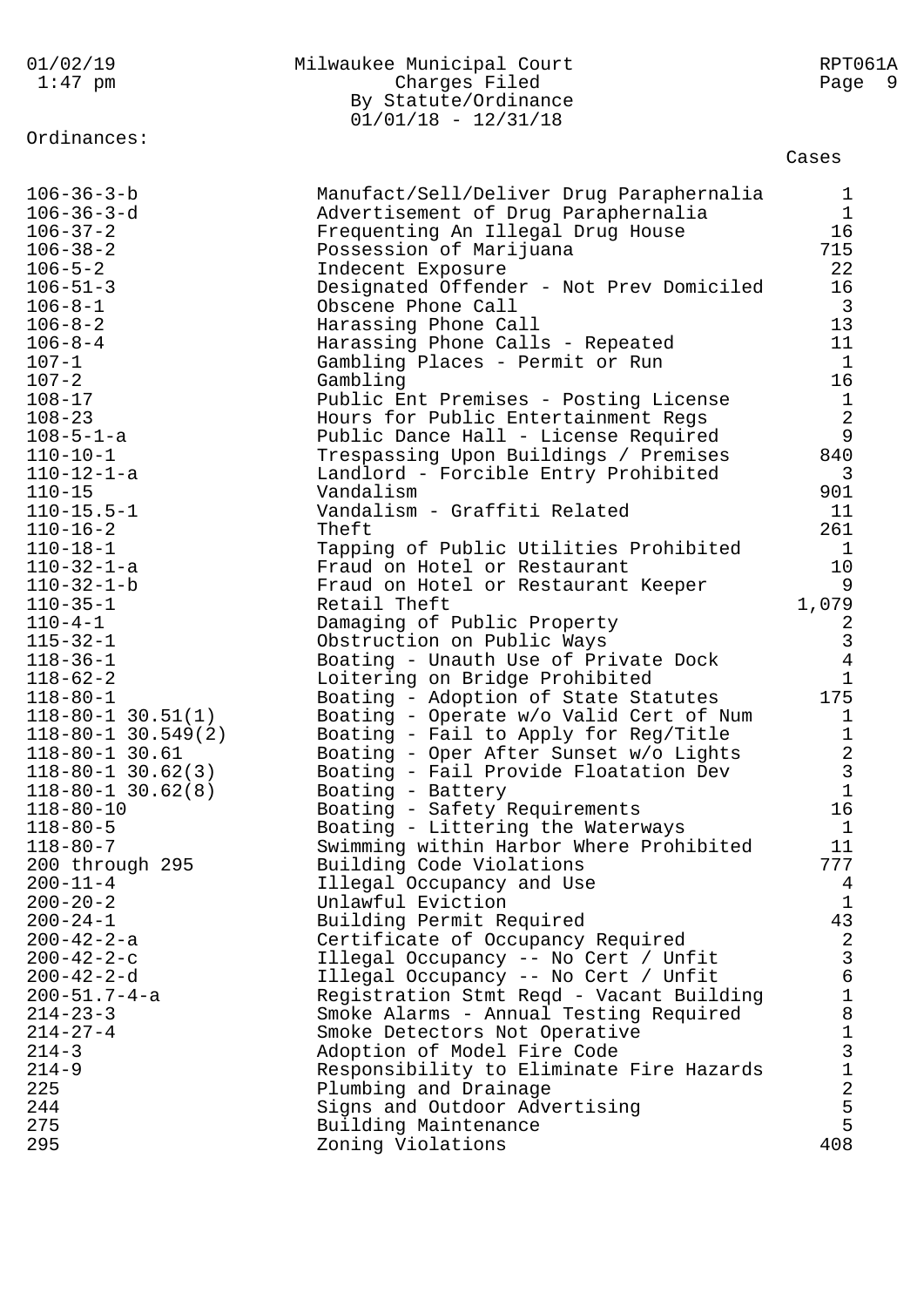Ordinances:

## 01/02/19 Milwaukee Municipal Court RPT061A 1:47 pm Charges Filed Page 10 By Statute/Ordinance 01/01/18 - 12/31/18

## Cases

| $295 - 403 - 3 - b$   | Paved or Approved Surface Required       | $\mathbf{1}$                               |
|-----------------------|------------------------------------------|--------------------------------------------|
| $295 - 503 - 1$       | Residential Lot - Land Use Violation     | 5                                          |
| $295 - 603 - 1$       | Commercial Lot - Land Use Violation      | 5                                          |
| $303 - 11 - 1$        | Financial Disclosure Required            | 5                                          |
| $50 - 25 - 5$         | Resist or Obstruct Issuance of Citation  | 46                                         |
|                       |                                          |                                            |
| $63 - 3$              | Park Hour Violation                      | $\sqrt{6}$                                 |
| $66 - 22 - 1 - a$     | Create/Knowing Allow Lead-Based Nuisance | $\begin{array}{c} 3 \\ 1 \end{array}$      |
| $66 - 22 - 4 - h - 3$ | Certified Lead Supervisor Not on Project |                                            |
| $68 - 21 - 1$         | Food Dealer License Required             | $\overline{2}$                             |
| $68 - 21 - 1 - a$     | Food Dealer License Required             | 12                                         |
| $68 - 25 - 2$         | Food Peddlers License Required           | $\mathsf{3}$                               |
| $68 - 3$              | Impure Food, Water, Drugs or Ice         | $\overline{4}$                             |
| $68 - 37$             | Food Peddler Regulations                 |                                            |
| 68-41-2-a             | Food Peddlers - Permit Required          | $\begin{array}{c} 1 \\ 1 \\ 2 \end{array}$ |
| $68 - 41 - 7$         | Food Peddlers - Rules and Regulations    |                                            |
| $75 - 23 - 5 - a$     | Tattoo / Body Pierce - License Required  |                                            |
| $78 - 17 - 1$         | Dog and Cat Licenses Required            | 38                                         |
| $78 - 19 - 1$         | Permitting Animal at Large               | 26                                         |
|                       |                                          | 27                                         |
| $78 - 19 - 2$         | Setting Animal at Large                  |                                            |
| $78 - 22 - 1$         | Pit-Bull/Rottweiler - Leash Requirements | 5                                          |
| $78 - 22 - 2$         | Pit Bull/Rottweiler - Yard / Kennel Reqs | 24                                         |
| $78 - 22 - 3$         | Pit-Bull/Rottweiler - Behavior Class Req | 19                                         |
| $78 - 23 - 1 - a$     | Dangerous Animal Regulations             | $\mathsf{3}$                               |
| $78 - 23 - 10$        | Dangerous Animal at Large Notif Req'd    | $\frac{2}{1}$                              |
| $78 - 23 - 2$         | Dangerous Animal - Leash and Muzzle Req  |                                            |
| $78 - 23 - 3 - a$     | Dangerous Animal - Confinement Required  | $\mathbf 1$                                |
| $78 - 23 - 4$         | Dangerous Animal - Indoor Confine Reqs   | $\overline{2}$                             |
| $78 - 29 - 1$         | Animal Disturbing Peace                  | 12                                         |
| $78 - 3 - 1$          | Animal Owner's Duty to Restrain, Etc.    | 22                                         |
| $78 - 31 - 1 - a$     | Cruelty to Animals                       | 9                                          |
| $78 - 31 - 1 - b$     | Abandon/Transport Animal in Cruel Manner | $\overline{2}$                             |
| $78 - 31 - 2$         | Cruelty to Animals - Food and Water Reqs | $\sqrt{6}$                                 |
| $78 - 31 - 3 - a$     | Cruelty to Animals - Lack of Shelter     | $\mathbf 1$                                |
|                       |                                          | $\mathbf{1}$                               |
| $78 - 31 - 3 - b$     | Cruelty to Animals - Lack of Shade       |                                            |
| $78 - 31 - 3 - c$     | Cruelty to Animals - Lack Proper Shelter | $\sqrt{6}$                                 |
| $78 - 31 - 3 - d$     | Cruelty to Animals - Kept in Garage/Shed | $\overline{4}$                             |
| $78 - 31 - 4$         | Cruelty to Animals - Leash Requirements  | $\mathbf{1}$                               |
| $78 - 31 - 7$         | Cruelty to Animals - Fail Get Vet Care   | $\overline{4}$                             |
| $78 - 31 - 8 - a$     | Cruelty to Animals - Left in Parked Veh  | $\mathbf{2}$                               |
| $78 - 5 - 3$          | Keep Animal in City - Exceed # Permitted | $\mathbf 1$                                |
| $78 - 6.5 - 1$        | Keeping of Chickens in City - Permit Req | $\mathbf 1$                                |
| $79 - 10 - 2$         | Littering on Street by Motor Vehicle     | $\overline{a}$                             |
| $79 - 11$             | Littering of Public Property             | 42                                         |
| $79 - 12 - 1$         | Littering of Premises                    | 12                                         |
| $79 - 40 - 1$         | Unauthorized Removal of Recyclables      | $\mathbf{1}$                               |
| $79 - 40 - 2$         | Unauthorized Removal of Recycling Cart   | $\mathbf 1$                                |
| $79 - 5$              | Waste Container Location Regulations     |                                            |
| $80 - 10 - 6 - b$     | Chronic Nuisance Premises                | $\frac{1}{2}$                              |
| $80 - 15$             |                                          | $\sqrt{2}$                                 |
|                       | Spitting in Public Places                | 19                                         |
| $80 - 44 - 2$         | Dumping Prohibited                       |                                            |
| $80 - 49 - 3$         | Certain Vehicles Prohibited              | 9                                          |
| $80 - 63 - 1$         | Excessive Noise Prohibited               | 117                                        |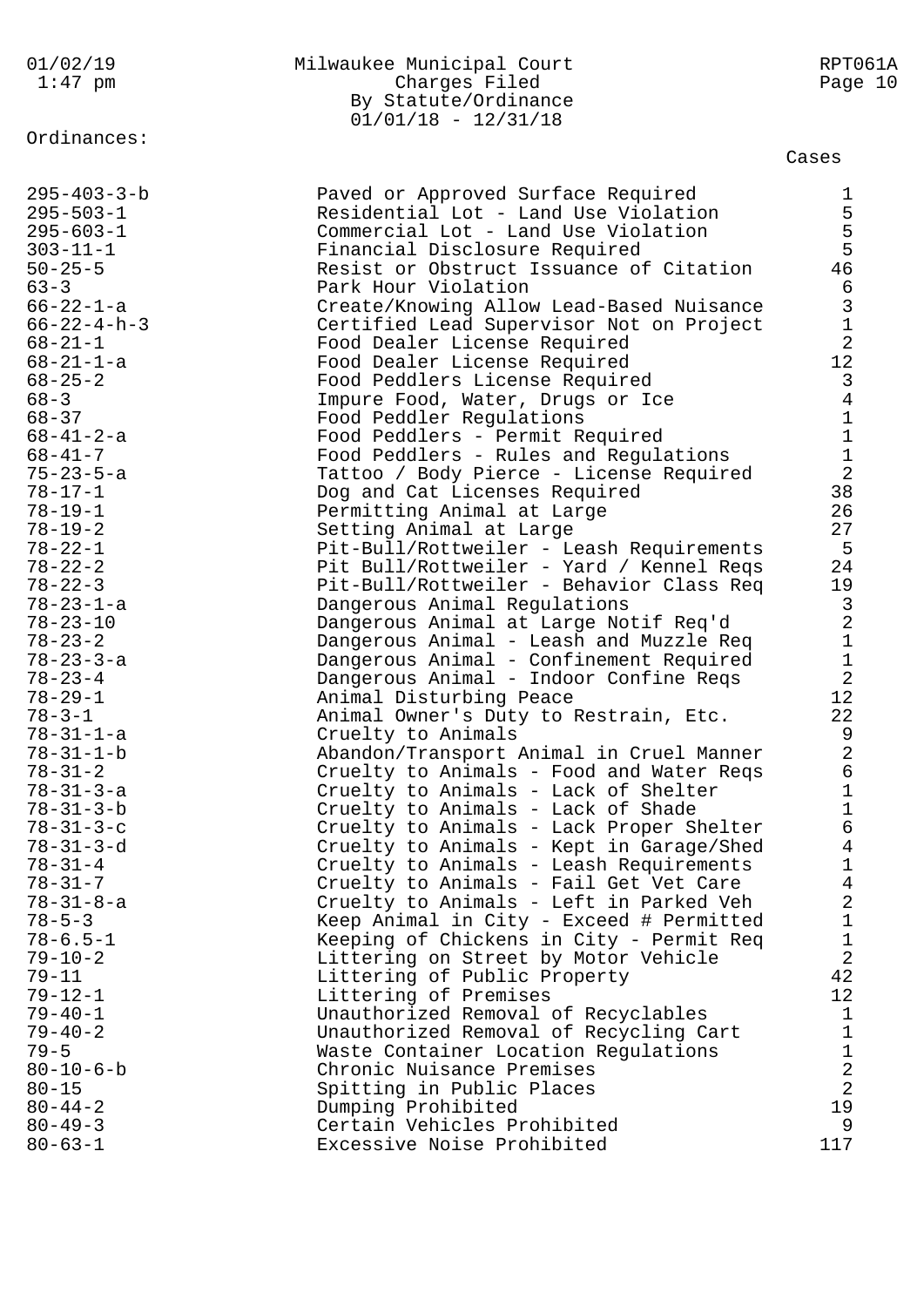Ordinances:

## 01/02/19 Milwaukee Municipal Court RPT061A 1:47 pm Charges Filed Page 11 By Statute/Ordinance 01/01/18 - 12/31/18

## Cases

| $80 - 65 - 4$<br>$84 - 43 - 2$<br>$85 - 23 - 4 - a$<br>$85 - 30$<br>$90 - 15 - 3 - a - 1$<br>$90 - 16 - 1$<br>$90 - 18 - 1 - a - 1$<br>$90 - 18 - 1 - a - 3$<br>$90 - 18 - 1 - c$<br>$90 - 18 - 2$<br>$90 - 18 - 3$<br>$90 - 19 - 1$<br>$90 - 19 - 2 - a - 1$<br>$90 - 20$<br>$90 - 27 - 1$<br>$90 - 3 - 2$<br>$90 - 31 - 1 - a$<br>$90 - 32 - 1$ | Noise Nuisances<br>Cigarette and Tobacco License Required<br>Licensed Estab - Exceeding Occupy Limit<br>Collusive Agreements Prohibited<br>Class B Premises Allow Patron After Hrs<br>Display of License - Posting Required<br>Sale of Alcohol to Underaged Person<br>Allow Consumption of Alcohol by Underage<br>Underage Attempt/Procure Alcohol<br>Possession of Alcohol by Underage Person<br>Misrepresenting Age to Receive Alcohol<br>Presence of Minor at Licensed Premises<br>Allow Underage on Premises<br>Sale of Intoxicant to Intoxicated Person<br>Licensed Premises - Open Entry Required<br>Distrib Alcohol at Unlicensed Premises<br>Refilling Bottles/Sub Brands Prohibited<br>Fraud on Tavernkeeper | $\mathbf 1$<br>$\mathsf{3}$<br>$\epsilon$<br>$\mathbf{1}$<br>13<br>$\sqrt{2}$<br>$\sqrt{2}$<br>5<br>$\overline{4}$<br>130<br>42<br>4<br>$\mathfrak{Z}$<br>$\mathbf 1$<br>$\mathbf 1$<br>$\overline{a}$<br>$1\,$<br>$\overline{a}$ |
|---------------------------------------------------------------------------------------------------------------------------------------------------------------------------------------------------------------------------------------------------------------------------------------------------------------------------------------------------|-----------------------------------------------------------------------------------------------------------------------------------------------------------------------------------------------------------------------------------------------------------------------------------------------------------------------------------------------------------------------------------------------------------------------------------------------------------------------------------------------------------------------------------------------------------------------------------------------------------------------------------------------------------------------------------------------------------------------|-----------------------------------------------------------------------------------------------------------------------------------------------------------------------------------------------------------------------------------|
| $90 - 4 - 1$<br>$90 - 4 - 10 - a$<br>$90 - 4 - 4 - a$<br>$90 - 4 - 4 - c$<br>$90 - 8 - 1$<br>$92 - 11.5 - 1$<br>$93 - 43 - 9$<br>$93 - 45 - 1$<br>$93 - 47 - 11$<br>$93 - 47 - 2$<br>$93 - 47 - 7$<br>$93 - 5 - 1$<br>$95 - 14 - 2 - a$<br>99999                                                                                                  | Class D Operator's Liquor License<br>Class B Manager's License<br>Class B Licensee's Responsibility<br>Responsible Person on Premises Req'd<br>Secondhand Sales - Article Not Owned<br>Recycle/Salvage/Tow - Record Veh Salvage<br>Recycle/Salvage/Tow - Lic Stickers/Sign<br>Towing - Regulations to be Posted<br>Towing - Non-Consensual Requirements<br>Towing - Recordkeeping<br>Secondhand MV Dealer License Req'd<br>Home Improvement Contractor License Reqd<br>Municipal Violation                                                                                                                                                                                                                            | $\mathbf{1}$<br>27<br>$\mathbf{1}$<br>$\overline{2}$<br>27<br>13<br>8<br>$\sqrt{2}$<br>$\mathbf 1$<br>$\mathbf 1$<br>$\mathbf 1$<br>7<br>$\mathbf 1$<br>$\overline{2}$                                                            |
| Sub Total:                                                                                                                                                                                                                                                                                                                                        |                                                                                                                                                                                                                                                                                                                                                                                                                                                                                                                                                                                                                                                                                                                       | 16,399                                                                                                                                                                                                                            |
| Total Cases Filed:                                                                                                                                                                                                                                                                                                                                |                                                                                                                                                                                                                                                                                                                                                                                                                                                                                                                                                                                                                                                                                                                       | 85,984                                                                                                                                                                                                                            |